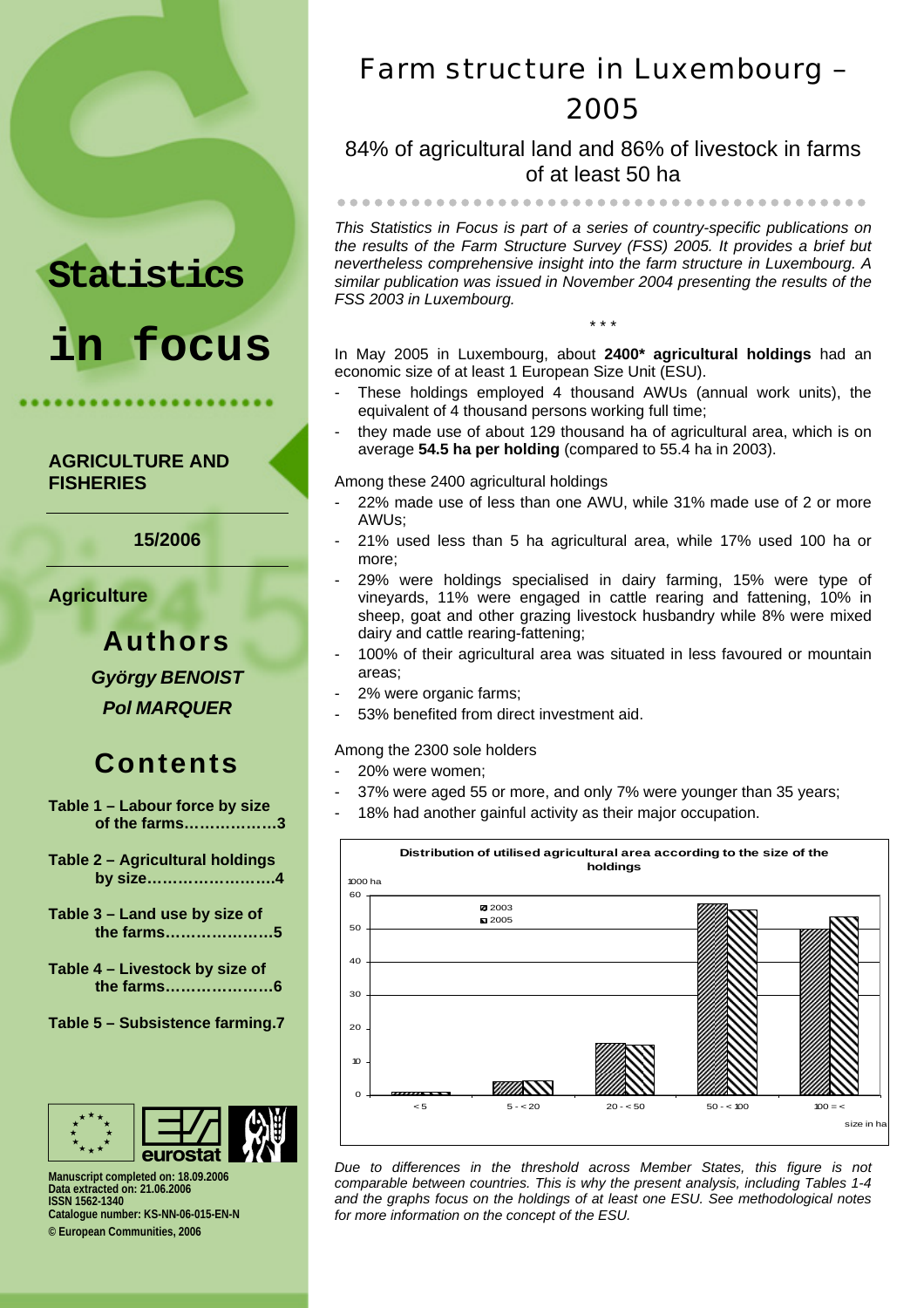#### **Luxembourg 2005 – Holdings of at least 1 ESU**

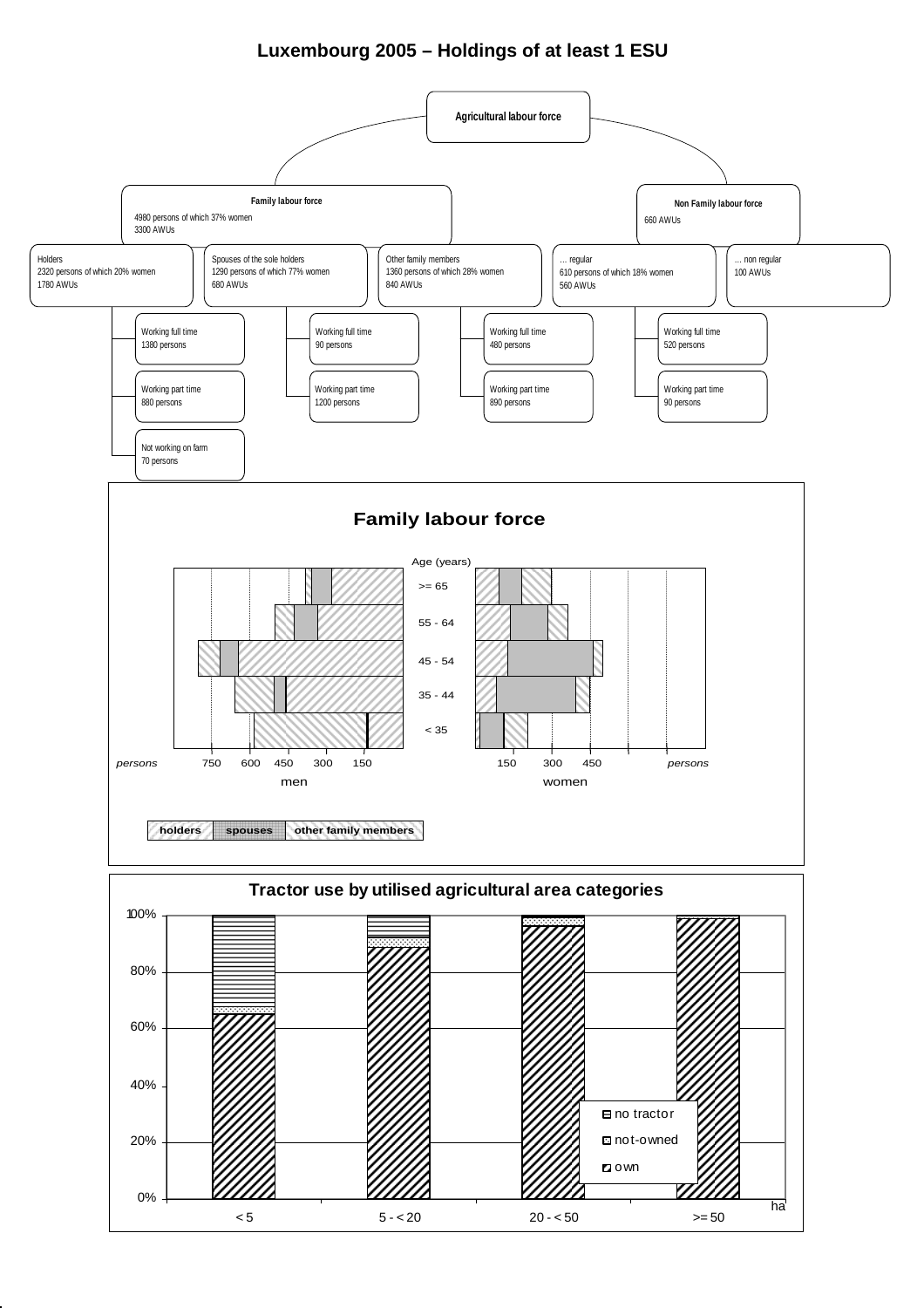### **Luxembourg – 2005 Table 1 – Labour force by size of the farms**

|                                               |                   |              |                 | Agricultural area (ha) |             | All         | Livestock (LU*) |             |                           |      |             |
|-----------------------------------------------|-------------------|--------------|-----------------|------------------------|-------------|-------------|-----------------|-------------|---------------------------|------|-------------|
|                                               | Size of the farms |              | < 5             | $5 - 20$               | $20 - 50$   | $50 = <$    | farms           | 0           | $0 < - < 50$ 50 - $< 100$ |      | $100 = <$   |
| <b>Total labour force</b>                     |                   |              |                 |                        |             |             |                 |             |                           |      |             |
| 1000 annual work units                        |                   |              | 0.6             | 0.6                    | 0.5         | 2.3         | 4.0             | 0.8         | 0.9                       | 0.9  | 1.4         |
| <b>Family labour force</b>                    |                   |              |                 |                        |             |             |                 |             |                           |      |             |
| 1000 persons                                  |                   |              | 0.7             | 0.7                    | 0.8         | 2.8         | 5.0             | 0.8         | 1.4                       | 1.2  | 1.6         |
| 1000 annual work units                        |                   |              | 0.3             | 0.4                    | 0.5         | 2.1         | 3.3             | 0.4         | 0.7                       | 0.9  | 1.2         |
| Non-family labour regularly employed          |                   |              |                 |                        |             |             |                 |             |                           |      |             |
| 1000 persons                                  |                   |              | 0.2             | 0.2                    | 0.0         | 0.2         | 0.6             | 0.3         | 0.2                       | 0.0  | 0.1         |
| 1000 annual work units                        |                   |              | 0.2             | 0.2                    | 0.0         | 0.1         | 0.6             | 0.3         | 0.1                       | 0.0  | 0.1         |
| Non regular non family labour force           |                   |              |                 |                        |             |             |                 |             |                           |      |             |
| 1000 annual work units                        |                   |              | 0.0             | 0.0                    | 0.0         | 0.0         | 0.1             | 0.1         | 0.0                       | 0.0  | 0.0         |
| <b>Holding managers</b>                       |                   | (1000)       | 0.5             | 0.4                    | 0.4         | 1.1         | 2.4             | 0.4         | 0.8                       | 0.5  | 0.6         |
| - women                                       |                   | (% )         | 19.3            | 15.3                   | 19.3        | 6.2         | 12.5            | 14.9        | 20.1                      | 7.8  | 4.7         |
| - part-time                                   | - under 50 %      | (% )         | 51.7            | 28.5                   | 8.1         | 0.2         | 16.0            | 32.5        | 29.0                      | 0.4  | 0.2         |
|                                               | - 50 % and over   | (% )         | 23.1            | 37.5                   | 36.8        | 5.6         | 19.6            | 22.1        | 37.0                      | 7.6  | 5.1         |
| - with a basic agricultural training only (%) |                   |              | 6.7             | 13.7                   | 17.2        | 16.1        | 14.1            | 12.0        | 13.0                      | 16.8 | 14.7        |
| - with a full agricultural training           |                   | $(\% )$      | 17.3            | 27.4                   | 34.8        | 62.7        | 43.4            | 31.8        | 23.5                      | 55.5 | 67.9        |
| Sole/main holders                             |                   | (1000)       | 0.4             | 0.4                    | 0.4         | 1.1         | 2.3             | 0.4         | 0.8                       | 0.5  | 0.6         |
| - women                                       |                   | (% )         | 26.6            | 24.2                   | 29.4        | 11.8        | 19.6            | 24.5        | 29.3                      | 13.2 | 9.2         |
| - distribution by age                         |                   | (% )         |                 |                        |             |             |                 |             |                           |      |             |
| - under 35 years                              |                   |              | 4.8             | 5.5                    | 4.6         | 8.8         | 6.8             | 4.5         | 4.9                       | 7.5  | 10.4        |
| - from 35 to 44 years                         |                   |              | 16.6            | 19.0                   | 18.6        | 29.3        | 23.4            | 20.4        | 17.1                      | 25.9 | 31.5        |
| - from 45 to 54 years                         |                   | 27.9         | 25.8            | 28.9                   | 39.3        | 33.2        | 26.6            | 27.2        | 43.5                      | 36.6 |             |
| - from 55 to 64 years                         |                   |              | 21.0            | 20.6                   | 27.5        | 17.6        | 20.5            | 23.8        | 23.6                      | 17.0 | 17.2        |
| - 65 years and over                           |                   |              | 29.6            | 29.1                   | 20.5        | 5.0         | 16.1            | 24.7        | 27.2                      | 6.2  | 4.3         |
| - part-time                                   | - under 50 %      | (% )         | 53.8            | 29.7                   | 8.2         | 0.2         | 16.2            | 34.2        | 29.5                      | 0.4  | 0.2         |
|                                               | - 50 % and over   | (% )         | 24.0            | 39.0                   | 37.1        | 5.6         | 19.9            | 23.3        | 37.6                      | 7.6  | 5.1         |
| - with another gainful activity <sup>1</sup>  |                   | (% )         | 38.4            | 29.8                   | 18.3        | 6.0         | 17.8            | 24.6        | 32.0                      | 8.7  | 4.0         |
| - as main occupation                          |                   |              | 35.8            | 23.6                   | 7.7         | 0.4         | 11.8            | 20.5        | 24.2                      | 0.8  | 0.5         |
| - as a subsidiary occupation                  |                   |              | 2.6             | 6.2                    | 10.6        | 5.6         | 6.0             | 4.1         | 7.8                       | 7.8  | 3.5         |
| Spouse of sole holder working on the          |                   |              |                 |                        |             |             |                 |             |                           |      |             |
| holding                                       |                   | (1000)       | $0.2\,$<br>70.1 | 0.2<br>68.2            | 0.2<br>59.6 | 0.7<br>86.7 | $1.3$<br>77.0   | 0.2<br>74.1 | 0.4                       | 0.3  | 0.4<br>90.6 |
| - women<br>- distribution by age              |                   | (% )<br>(% ) |                 |                        |             |             |                 |             | 57.6                      | 85.5 |             |
| - under 35 years                              |                   |              | 4.5             | 2.4                    | 4.4         | 9.9         | 7.1             | 4.0         | 3.2                       | 8.6  | 11.6        |
| - from 35 to 54 years                         |                   |              | 45.8            | 52.4                   | 48.4        | 70.8        | 60.6            | 50.9        | 49.6                      | 68.3 | 70.7        |
| - 55 years and over                           |                   |              | 49.8            | 45.3                   | 47.1        | 19.3        | 32.3            | 45.1        | 47.2                      | 23.1 | 17.7        |
| - part-time                                   | - under 50 %      | (% )         | 60.7            | 42.9                   | 30.2        | 16.5        | 29.2            | 45.5        | 42.9                      | 16.9 | 16.4        |
|                                               | - 50 % and over   | (% )         | 34.8            | 49.4                   | 65.3        | 75.1        | 63.8            | 45.1        | 52.5                      | 76.6 | 75.0        |
| - with another gainful activity               |                   | (% )         | 31.3            | 26.5                   | 25.8        | 14.3        | 20.6            | 24.6        | 33.8                      | 12.9 | 11.6        |
| Other members of the holder's family          |                   |              |                 |                        |             |             |                 |             |                           |      |             |
| working on the holding                        |                   | (1000)       | 0.1             | 0.1                    | 0.2         | 1.0         | $1.4$           | 0.1         | 0.3                       | 0.4  | 0.6         |
| - women                                       |                   | $(\%)$       | 29.4            | 29.8                   | 27.2        | 28.2        | 28.3            | 26.2        | 27.5                      | 31.8 | 27.2        |
| - part-time                                   | - under 50 %      | (% )         | 60.8            | 49.2                   | 52.2        | 23.2        | 32.2            | 40.2        | 59.3                      | 35.2 | 16.9        |
|                                               | - 50 % and over   | (% )         | 19.6            | 32.3                   | 30.6        | 34.7        | 32.8            | 27.9        | 27.8                      | 33.2 | 35.8        |
| - with another gainful activity               |                   | (% )         | 38.2            | 31.5                   | 35.6        | 6.4         | 14.9            | 27.9        | 37.7                      | 11.9 | 3.9         |

*Symbols : not available 0 less than half of the unit or nil* 

*\* LU = Livestock Unit 1 Refers only to holders who are also farm managers.* 

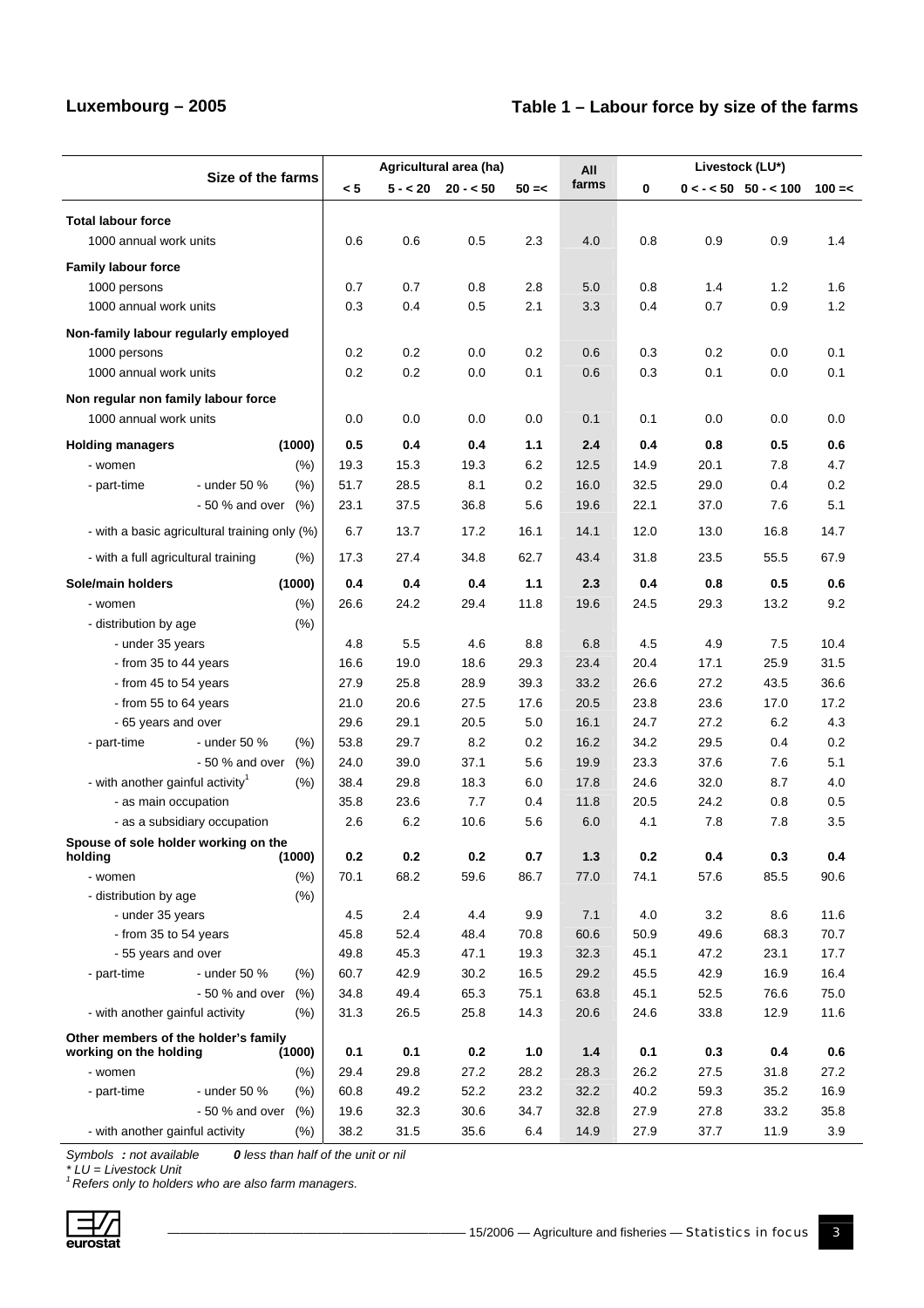### Luxembourg – 2005 **Table 2 – Agricultural holdings by size**

|                                                                 |                   |      | Agricultural area (ha) |                        |                | All                  | Livestock (LU*)      |                      |                           |           |
|-----------------------------------------------------------------|-------------------|------|------------------------|------------------------|----------------|----------------------|----------------------|----------------------|---------------------------|-----------|
|                                                                 | Size of the farms | < 5  |                        | $5 - < 20$ 20 - $< 50$ | $50 = <$       | farms                | 0                    |                      | $0 < - < 50$ 50 - $< 100$ | $100 = <$ |
| <b>Holdings</b>                                                 |                   |      |                        |                        |                |                      |                      |                      |                           |           |
| - total number                                                  | (1000)            | 0.5  | 0.4                    | 0.4                    | 1.1            | 2.4                  | 0.4                  | 0.8                  | 0.5                       | 0.6       |
| - by legal personality of the holder                            | (% )              |      |                        |                        |                |                      |                      |                      |                           |           |
| - sole holder                                                   |                   | 96.0 | 96.0                   | 99.0                   | 99.7           | 98.3                 | 95.0                 | 98.4                 | 99.8                      | 99.3      |
| - legal person                                                  |                   | 4.0  | 4.0                    | 1.0                    | 0.3            | 1.7                  | 5.0                  | 1.6                  | 0.2                       | 0.7       |
| - group holders                                                 |                   | 0.0  | 0.0                    | 0.0                    | 0.0            | 0.0                  | 0.0                  | 0.0                  | 0.0                       | 0.0       |
| - by employed labour force                                      | (% )              |      |                        |                        |                |                      |                      |                      |                           |           |
| - under 1 AWU                                                   |                   | 58.8 | 44.1                   | 16.7                   | 0.4            | 21.5                 | 38.4                 | 41.4                 | 1.1                       | 0.5       |
| - from 1 to less than 2 AWU                                     |                   | 28.4 | 34.3                   | 73.3                   | 50.5           | 47.7                 | 33.6                 | 50.6                 | 67.6                      | 36.4      |
| - from 2 to less than 3 AWU                                     |                   | 6.7  | 12.4                   | 7.4                    | 37.9           | 22.4                 | 15.1                 | 5.9                  | 27.4                      | 45.5      |
| - 3 AWU and over                                                |                   | 6.2  | 9.2                    | 2.6                    | 11.1           | 8.4                  | 12.9                 | 2.0                  | 3.9                       | 17.6      |
| - by economic size (%)                                          |                   |      |                        |                        |                |                      |                      |                      |                           |           |
| - from 1 to less than 8 ESU                                     |                   | 60.5 | 57.5                   | 8.1                    | 0.2            | 22.3                 | 36.1                 | 46.2                 | 0.2                       | 0.0       |
| - from 8 to less than 16 ESU                                    |                   | 13.7 | 11.1                   | 40.6                   | 1.1            | 12.1                 | 15.3                 | 26.8                 | 1.1                       | 0.0       |
| - from 16 to less than 40 ESU                                   |                   | 18.2 | 2.9                    | 34.4                   | 15.0           | 17.1                 | 19.0                 | 21.0                 | 24.2                      | 4.1       |
| - from 40 to less than 100 ESU                                  |                   | 6.9  | 24.0                   | 15.3                   | 62.0           | 37.1                 | 25.5                 | 5.7                  | 71.7                      | 56.5      |
| - 100 ESU and over                                              |                   | 0.7  | 4.5                    | 1.7                    | 21.7           | 11.4                 | 4.1                  | 0.4                  | 2.8                       | 39.4      |
| - by farm type                                                  | (% )              |      |                        |                        |                |                      |                      |                      |                           |           |
| - specialist dairy farming                                      |                   | 0.0  | 1.1                    | 25.1                   | 52.4           | 29.3                 | 0.0                  | 9.3                  | 61.6                      | 48.7      |
| - specialist vineyard                                           |                   | 55.9 | 27.2                   | 1.7                    | 0.3            | 15.4                 | 74.7                 | 4.0                  | 0.2                       | 0.2       |
| - specialist cattle – rearing and fattening                     |                   | 2.0  | 14.5                   | 22.7                   | 9.0            | 11.0                 | 0.0                  | 17.3                 | 11.5                      | 10.2      |
| - sheep, goats and other grazing<br>livestock                   |                   | 21.5 | 23.2                   | 9.3                    | 2.0            | 10.4                 | 0.0                  | 27.8                 | 3.4                       | 1.4       |
| - cattle - dairy farming, rearing and<br>fattening combined     |                   | 0.0  | 0.0                    | 1.7                    | 16.1           | 7.9                  | 0.0                  | 1.0                  | 10.2                      | 20.8      |
| - other types of farming                                        |                   | 20.6 | 34.0                   | 39.6                   | 20.3           | 26.0                 | 25.3                 | 40.5                 | 13.0                      | 18.8      |
| - by farming methods                                            | (% )              |      |                        |                        |                |                      |                      |                      |                           |           |
| - organic farming                                               |                   | 1.1  | 1.3                    | 2.6                    | 2.5            | 2.1                  | 1.1                  | 3.0                  | 2.4                       | 1.2       |
| - irrigating                                                    |                   | ÷    |                        |                        | $\ddot{\cdot}$ | $\ddot{\phantom{a}}$ | $\ddot{\phantom{a}}$ | $\ddot{\phantom{a}}$ | $\ddot{\phantom{a}}$      |           |
| - with fixed irrigation equipment                               |                   | 0.0  | 0.0                    | 0.0                    | 0.0            | 0.0                  | 0.0                  | 0.0                  | 0.0                       | 0.0       |
| - with crops under glass                                        |                   | 6.9  | 0.3                    | 0.2                    | 0.1            | 1.4                  | 6.3                  | 0.6                  | 0.0                       | 0.2       |
| - benefiting of direct investment aids                          |                   | 15.5 | 35.6                   | 55.4                   | 73.0           | 52.9                 | 28.4                 | 37.9                 | 69.5                      | 76.3      |
| - using a tractor                                               | (%)               | 67.8 | 92.3                   | 99.3                   | 100.0          | 92.5                 | 81.0                 | 88.9                 | 99.8                      | 99.3      |
| - with their own tractor                                        |                   | 65.4 | 88.9                   | 96.4                   | 98.8           | 90.4                 | 78.1                 | 85.9                 | 99.4                      | 97.6      |
| - using a combine harvester                                     | (%)               | 4.7  | 36.1                   | 84.2                   | 95.6           | 66.7                 | 14.2                 | 57.4                 | 93.5                      | 94.1      |
| - with another gainful activity than<br>agricultural production | (% )              | 4.9  | 9.2                    | 12.9                   | 22.4           | 15.3                 | 7.9                  | 10.9                 | 18.2                      | 24.0      |
| - tourism                                                       |                   | 1.3  | 1.8                    | 3.8                    | 2.9            | 2.6                  | 1.1                  | 3.5                  | 1.9                       | $3.0\,$   |
| - handicraft                                                    |                   | 0.7  | 0.8                    | 0.2                    | 0.2            | 0.4                  | 0.5                  | 0.5                  | 0.4                       | 0.2       |
| - processing of farm products                                   |                   | 2.7  | 5.5                    | 3.8                    | 4.0            | $4.0\,$              | 5.6                  | 3.3                  | 3.7                       | 3.9       |
| - wood processing                                               |                   | 0.7  | 1.1                    | 1.7                    | 1.3            | 1.2                  | 0.9                  | 1.4                  | 1.3                       | $1.2$     |
| - aquaculture                                                   |                   | 0.0  | 0.3                    | 0.0                    | 0.1            | 0.1                  | 0.0                  | 0.1                  | 0.2                       | 0.0       |
| - renewable energy production                                   |                   | 0.2  | 0.5                    | 4.3                    | 14.8           | 7.9                  | 0.2                  | 3.4                  | 10.6                      | 17.1      |
| - contractual work                                              |                   | 0.9  | 0.3                    | 1.0                    | 3.6            | 2.1                  | 0.9                  | 0.8                  | 3.4                       | 3.6       |
| - other gainful activities n.a.e.                               |                   | 0.0  | $0.5\,$                | $1.2$                  | 0.8            | 0.7                  | $0.2\,$              | 0.6                  | 1.7                       | 0.2       |

*Symbols : not available 0 less than half of the unit or nil*

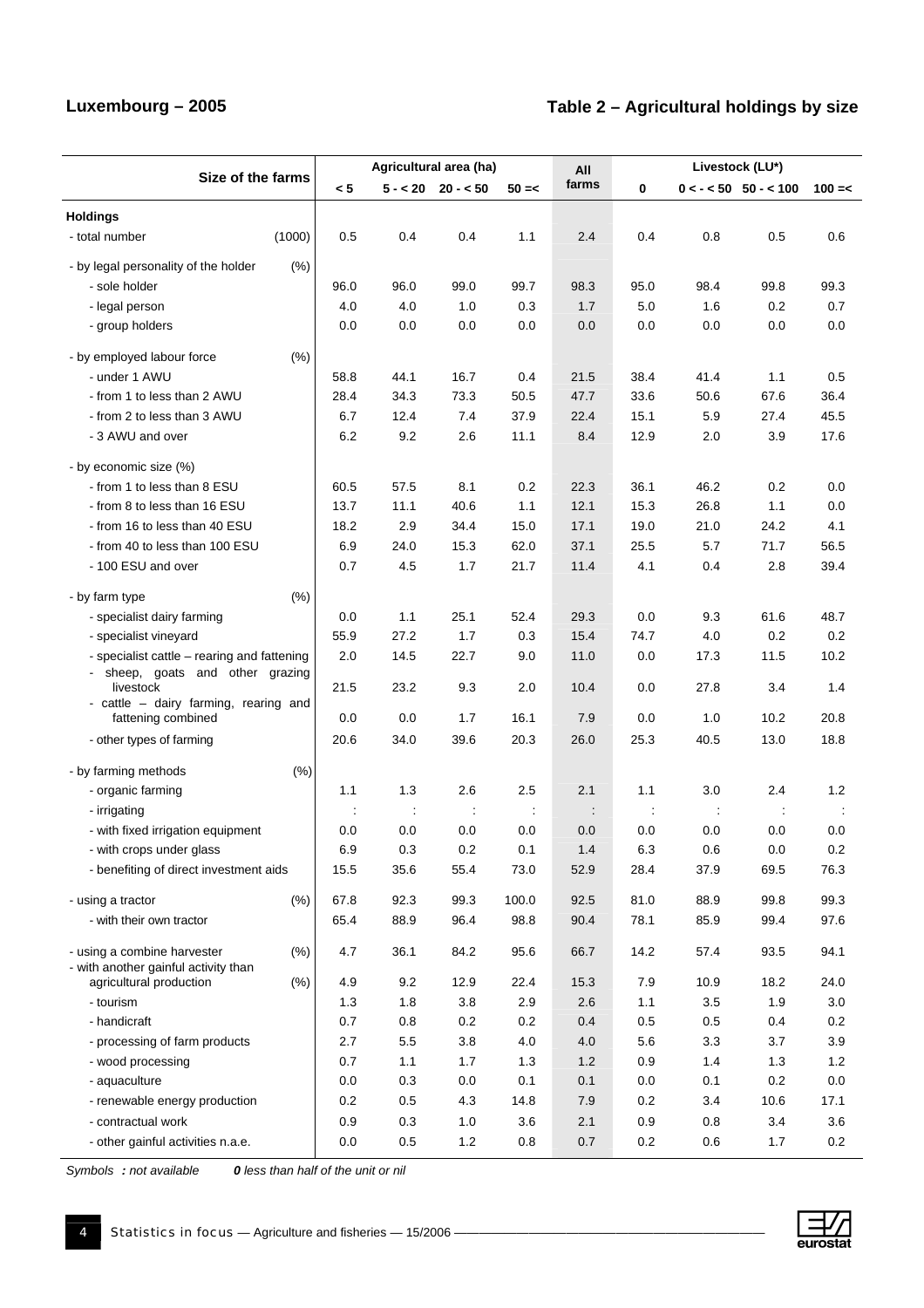### **Luxembourg – 2005 Table 3 – Land use by size of the farms**

|                                       |                      | Agricultural area (ha) |                        |          | All   | Livestock (LU*) |                      |                                     |         |
|---------------------------------------|----------------------|------------------------|------------------------|----------|-------|-----------------|----------------------|-------------------------------------|---------|
| Size of the farm                      | < 5                  |                        | $5 - < 20$ 20 - $< 50$ | $50 = <$ | farms | 0               |                      | $0 < - < 50$ 50 - $< 100$ 100 = $<$ |         |
| Area<br>$(1000)$ ha)                  |                      |                        |                        |          |       |                 |                      |                                     |         |
| Total area of agricultural holdings   | 1.1                  | 4.6                    | 16.2                   | 115.1    | 137.0 | 3.1             | 21.6                 | 41.2                                | 71.1    |
| Other area                            | 0.2                  | 0.6                    | $1.4$                  | 6.1      | 8.3   | 0.4             | 1.9                  | 2.9                                 | 3.1     |
| Wooded area                           | 0.2                  | 0.5                    | 1.2                    | 5.2      | 7.1   | 0.4             | 1.7                  | 2.5                                 | 2.6     |
| Agricultural area                     | 0.9                  | 4.0                    | 14.8                   | 109.0    | 128.7 | 2.7             | 19.7                 | 38.3                                | 68.0    |
| <b>Arable land</b>                    | 0.1                  | $1.3$                  | 6.6                    | 51.9     | 59.9  | 1.4             | 9.0                  | 17.7                                | 31.9    |
| Cereals                               | 0.1                  | 0.9                    | 3.8                    | 23.8     | 28.5  | 1.0             | 5.5                  | 8.4                                 | 13.6    |
| Common wheat and spelt                | 0.0                  | 0.2                    | 1.1                    | 10.6     | 11.9  | 0.4             | 1.9                  | 3.3                                 | 6.4     |
| Durum wheat                           | 0.0                  | 0.0                    | 0.0                    | 0.0      | 0.0   | 0.0             | 0.0                  | 0.0                                 | 0.0     |
| Rye                                   | 0.0                  | 0.0                    | 0.1                    | 0.7      | 0.9   | 0.0             | 0.2                  | 0.2                                 | 0.5     |
| Barley                                | 0.0                  | 0.4                    | 1.6                    | 7.9      | 9.9   | 0.4             | 2.2                  | 3.1                                 | 4.3     |
| Oats                                  | 0.0                  | 0.1                    | 0.5                    | 1.5      | 2.0   | 0.1             | 0.6                  | 0.7                                 | 0.7     |
| Grain maize                           | 0.0                  | 0.0                    | 0.0                    | 0.2      | 0.2   | 0.0             | 0.0                  | 0.1                                 | 0.1     |
| Dried pulses                          | 0.0                  | 0.0                    | 0.1                    | 0.4      | 0.5   | 0.0             | 0.1                  | 0.1                                 | 0.2     |
| Root crops                            | 0.0                  | 0.0                    | 0.0                    | 0.6      | 0.7   | 0.0             | 0.1                  | 0.2                                 | 0.4     |
| Potatoes                              | 0.0                  | 0.0                    | 0.0                    | 0.6      | 0.6   | 0.0             | 0.1                  | 0.2                                 | 0.3     |
| Sugar beet                            | 0.0                  | 0.0                    | 0.0                    | 0.0      | 0.0   | 0.0             | 0.0                  | 0.0                                 | 0.0     |
| Fodder root                           | 0.0                  | 0.0                    | 0.0                    | 0.0      | 0.1   | 0.0             | 0.0                  | 0.0                                 | 0.0     |
| Industrial crops                      | 0.0                  | 0.1                    | 0.4                    | 4.2      | 4.7   | 0.2             | 0.7                  | 1.3                                 | 2.6     |
| Tobacco                               | 0.0                  | 0.0                    | 0.0                    | 0.0      | 0.0   | 0.0             | 0.0                  | 0.0                                 | 0.0     |
| Hops                                  | 0.0                  | 0.0                    | 0.0                    | 0.0      | 0.0   | 0.0             | 0.0                  | 0.0                                 | 0.0     |
| Cotton                                | 0.0                  | 0.0                    | 0.0                    | 0.0      | 0.0   | 0.0             | 0.0                  | 0.0                                 | 0.0     |
| Rape and turnip                       | 0.0                  | 0.1                    | 0.3                    | 3.7      | 4.1   | 0.2             | 0.6                  | 1.1                                 | 2.2     |
| Sunflower                             | 0.0                  | 0.0                    | 0.0                    | 0.0      | 0.0   | 0.0             | 0.0                  | 0.0                                 | 0.0     |
| Soya                                  | 0.0                  | 0.0                    | 0.0                    | 0.0      | 0.0   | 0.0             | 0.0                  | 0.0                                 | 0.0     |
| Fresh vegetables, melons, strawberry  | 0.0                  | 0.0                    | 0.0                    | 0.0      | 0.0   | 0.0             | 0.0                  | 0.0                                 | 0.0     |
| outside                               | 0.0                  | 0.0                    | 0.0                    | 0.0      | 0.0   | 0.0             | 0.0                  | 0.0                                 | 0.0     |
| under glass                           | 0.0                  | 0.0                    | 0.0                    | 0.0      | 0.0   | 0.0             | 0.0                  | 0.0                                 | 0.0     |
| Flower and ornamental plants          | 0.0                  | 0.0                    | 0.0                    | 0.0      | 0.0   | 0.0             | 0.0                  | 0.0                                 | 0.0     |
| outside                               | 0.0                  | 0.0                    | 0.0                    | 0.0      | 0.0   | 0.0             | 0.0                  | 0.0                                 | 0.0     |
| under glass                           | 0.0                  | 0.0                    | 0.0                    | 0.0      | 0.0   | 0.0             | 0.0                  | 0.0                                 | 0.0     |
| Forage plants                         | 0.0                  | 0.2                    | 2.3                    | 20.3     | 22.8  | 0.1             | 2.3                  | 7.0                                 | 13.4    |
| Fallow land                           | 0.0                  | 0.0                    | 0.1                    | 1.7      | 1.9   | 0.0             | 0.2                  | 0.5                                 | 1.1     |
| Kitchen garden                        | 0.0                  | 0.0                    | 0.0                    | 0.0      | 0.0   | 0.0             | 0.0                  | 0.0                                 | 0.0     |
| Permanent pasture and meadows         | 0.4                  | 1.9                    | 8.1                    | 56.9     | 67.2  | 0.1             | 10.4                 | 20.6                                | 36.1    |
| <b>Permanent crops</b>                | 0.4                  | 0.9                    | 0.1                    | 0.2      | 1.5   | $1.2$           | 0.3                  | $0.0\,$                             | 0.1     |
| Fruit and berry plantation            | 0.0                  | 0.0                    | 0.0                    | 0.0      | 0.1   | 0.0             | 0.0                  | 0.0                                 | 0.0     |
| Citrus plantation                     | 0.0                  | 0.0                    | 0.0                    | 0.0      | 0.0   | 0.0             | 0.0                  | 0.0                                 | 0.0     |
| Olive trees                           | 0.0                  | 0.0                    | 0.0                    | 0.0      | 0.0   | $0.0\,$         | $0.0\,$              | 0.0                                 | 0.0     |
| Vineyard                              | 0.4                  | 0.8                    | 0.1                    | 0.1      | 1.3   | 1.1             | 0.1                  | 0.0                                 | $0.0\,$ |
| Ratios                                |                      |                        |                        |          |       |                 |                      |                                     |         |
| Agricultural area per holding<br>(ha) | 2.0                  | 10.7                   | 35.4                   | 97.8     | 54.5  | $6.0\,$         | 24.9                 | 71.4                                | 115.1   |
| (%)<br>Agricultural area              |                      |                        |                        |          |       |                 |                      |                                     |         |
| own farmed                            | 81.8                 | 71.5                   | 56.6                   | 41.9     | 44.8  | 68.8            | 55.0                 | 45.8                                | 40.3    |
| in less favoured or mountain area     | 100.0                | 100.0                  | 100.0                  | 100.0    | 100.0 | 100.0           | 100.0                | 100.0                               | 100.0   |
| organic farmed                        | $1.2$                | 1.6                    | 2.7                    | $2.2\,$  | 2.3   | 0.4             | $5.0\,$              | 3.1                                 | $1.1$   |
| irrigated                             | $\ddot{\phantom{a}}$ | ÷                      | $\ddot{\cdot}$         | t,       | ÷     | t,              | $\ddot{\phantom{a}}$ | $\ddot{\cdot}$                      | ÷       |

*Symbols : not available 0 less than half of the unit or nil*

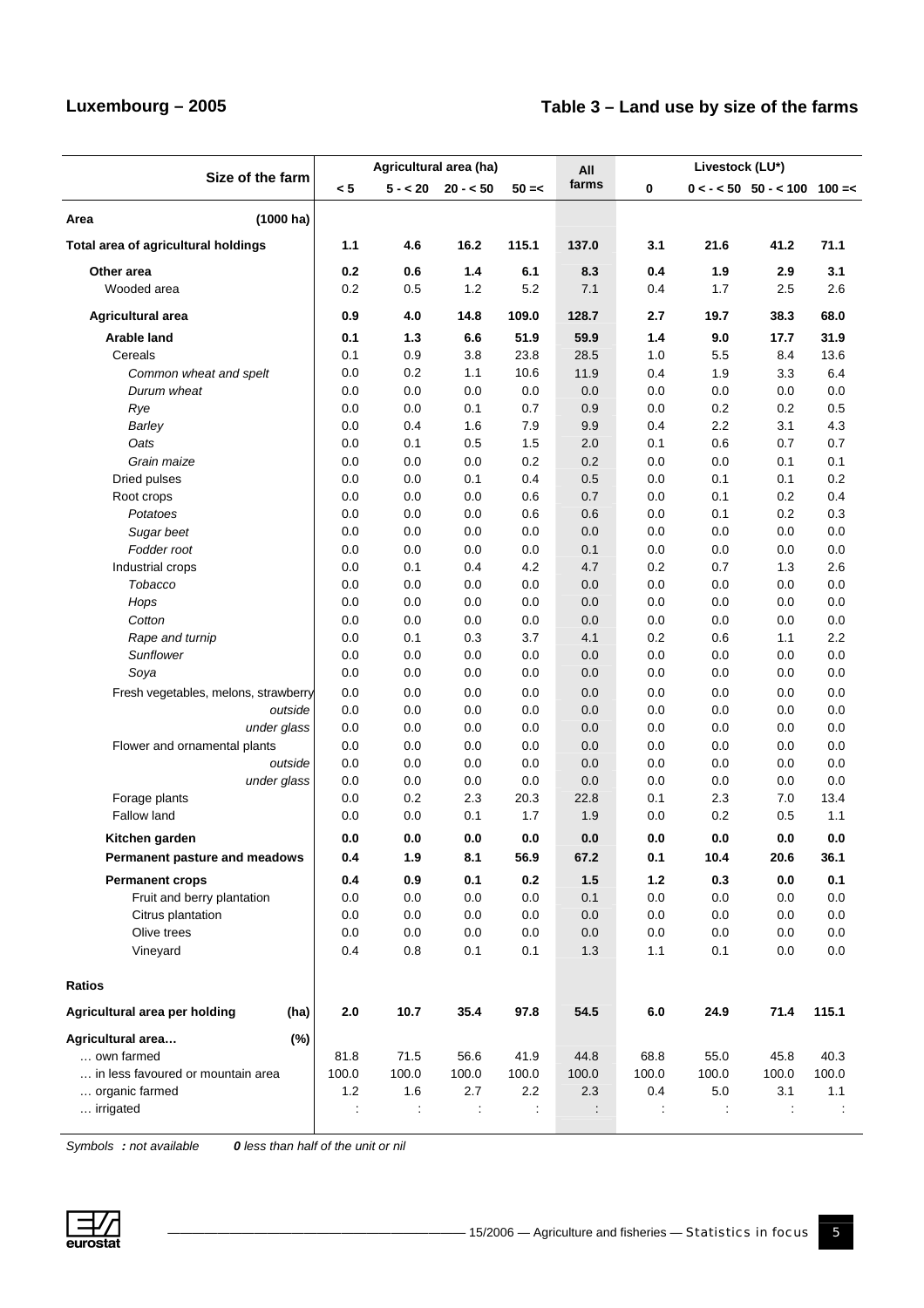#### **Luxembourg – 2005 Table 4 – Livestock by size of the farms**

|                                        |                                  |                      |             | Agricultural area (ha) |          |              | Livestock (LU) |                           |              |  |
|----------------------------------------|----------------------------------|----------------------|-------------|------------------------|----------|--------------|----------------|---------------------------|--------------|--|
|                                        | Size of the farm                 | < 5                  |             | $5 - < 20$ 20 - $< 50$ | $50 = <$ | All farms    |                | $0 < - < 50$ 50 - $< 100$ | $100 = <$    |  |
|                                        |                                  |                      |             |                        |          |              |                |                           |              |  |
| <b>Total livestock</b>                 | (1000 LU)                        | 2.4                  | 2.8         | 16.3                   | 136.1    | 157.7        | 14.1           | 40.4                      | 103.2        |  |
| of which grazing                       | (% )                             | 28.4                 | 87.9        | 85.1                   | 88.4     | 87.1         | 96.8           | 97.5                      | 81.7         |  |
| <b>Grazing livestock</b>               | (1000 heads)                     |                      |             |                        |          |              |                |                           |              |  |
| Equidae                                |                                  | 0.6                  | 0.9         | 1.1                    | 1.6      | 4.2          | 2.5            | 0.8                       | 0.8          |  |
| <b>Bovine animals</b>                  |                                  | 0.1                  | 2.3         | 17.9                   | 164.9    | 185.2        | 15.7           | 52.5                      | 117.0        |  |
| Under 1 year                           |                                  | 0.0                  | 0.6         | 4.7                    | 43.8     | 49.2         | 4.2            | 13.5                      | 31.6         |  |
| From 1 to less than 2 years            |                                  | 0.0                  | 0.4         | 3.5                    | 38.0     | 42.1         | 3.1            | 11.1                      | 27.9         |  |
| Dairy cows                             |                                  | 0.0                  | 0.0         | 2.8                    | 36.5     | 39.3         | 1.8            | 13.6                      | 23.9         |  |
| Other cows                             |                                  | 0.0                  | 0.8         | 4.3                    | 26.4     | 31.6         | 4.3            | 7.4                       | 19.9         |  |
| Other bovine animals 2 years and older |                                  | 0.0                  | 0.4         | 2.5                    | 20.1     | 23.0         | 2.3            | 7.0                       | 13.7         |  |
| Sheep                                  |                                  | 1.4                  | 1.8         | 2.7                    | 4.1      | 9.9          | 5.3            | 2.3                       | 2.4          |  |
| Goats                                  |                                  | 0.1                  | 0.1         | 0.1                    | 1.8      | 2.2          | 0.3            | 0.3                       | 1.5          |  |
| <b>Granivores</b>                      |                                  |                      |             |                        |          |              |                |                           |              |  |
| <b>Pigs</b>                            | (1000 heads)                     | 6.2                  | 1.5         | 11.0                   | 71.4     | 90.1         | 3.0            | 5.4                       | 81.7         |  |
| Piglets $<$ 20 kg                      |                                  | 2.5                  | $0.7\,$     | 5.2                    | 26.3     | 34.7         | 2.3            | 3.7                       | 28.7         |  |
| <b>Breeding sows</b>                   |                                  | 0.7                  | 0.2         | 1.4                    | 5.8      | 8.2          | 0.2            | 1.0                       | 7.0          |  |
| Other pigs                             |                                  | 3.0                  | 0.6         | 4.5                    | 39.3     | 47.3         | 0.5            | 0.7                       | 46.1         |  |
| <b>Poultry</b>                         | (million heads)                  | 0.0                  | 0.0         | 0.0                    | 0.0      | 0.1          | 0.0            | 0.0                       | 0.1          |  |
| <b>Broilers</b>                        |                                  | 0.0                  | 0.0         | 0.0                    | 0.0      | 0.0          | 0.0            | 0.0                       | 0.0          |  |
| Laying hens                            |                                  | 0.0                  | 0.0         | 0.0                    | 0.0      | 0.1          | 0.0            | 0.0                       | 0.1          |  |
| Other poultry                          |                                  | 0.0                  | 0.0         | 0.0                    | 0.0      | 0.0          | 0.0            | 0.0                       | 0.0          |  |
| Rabbits, breeding females              | (1000 heads)                     | 0.1                  | 0.2         | 0.2                    | 0.3      | 0.9          | 0.5            | 0.2                       | 0.3          |  |
| <b>Beehives</b> *                      | (1000)                           | 0.1                  | 0.4         | 0.1                    | 0.0      | 0.6          | 0.2            | 0.0                       | 0.0          |  |
|                                        |                                  |                      |             |                        |          |              |                |                           |              |  |
| Average size of herds**                |                                  |                      |             |                        |          |              |                |                           |              |  |
| Equidae                                | (head/holding)                   | 0.8                  | 0.8         | 0.8                    | 0.8      | 0.8          | 0.8            | 0.8                       | 0.8          |  |
| Cattle                                 | (head/holding)                   | 6.9                  | 17.9        | 53.5                   | 154.1    | 119.2        | 34.4           | 99.6                      | 205.9        |  |
| Dairy cows                             | (head/holding)                   | $\ddot{\phantom{a}}$ | 7.8         | 23.8                   | 43.3     | 40.7         | 19.7           | 32.9                      | 51.9         |  |
| Other cows                             | (head/holding)<br>(head/holding) | 3.3<br>26.0          | 7.7<br>33.6 | 16.0<br>55.7           | 28.4     | 24.0<br>42.6 | 11.9<br>32.7   | 16.7                      | 38.5<br>52.7 |  |
| Sheep                                  |                                  |                      |             |                        | 51.4     |              |                | 84.8                      |              |  |
| Goats                                  | (head/holding)                   | 7.0                  | 5.4         | 2.7                    | 43.8     | 19.7         | 4.5            | 15.9                      | 84.7         |  |
| Pigs                                   | (head/holding)                   | 689.4                | 95.8        | 250.6                  | 499.2    | 425.2        | 68.0           | 108.4                     | 692.7        |  |
| <b>Breeding sows</b>                   | (head/holding)                   | 174.5<br>375.0       | 28.4        | 48.2                   | 72.1     | 66.9         | 9.1            | 29.9                      | 107.3        |  |
| Other pigs > 20 kg                     | (head/holding)<br>(head/holding) |                      | 47.5        | 149.0                  | 314.1    | 270.3        | 18.1           | 18.1                      | 426.7        |  |
| Rabbits, breeding females              |                                  | 4.3                  | $4.2\,$     | $7.8$                  | 3.7      | 4.5          | 4.3            | 4.0                       | 5.8<br>0.4   |  |
| Laying hens<br><b>Broilers</b>         | (1000/holding)                   | 0.4                  | 0.0         | 0.2<br>0.1             | 0.1      | 0.1          | 0.0            | 0.1                       | 0.2          |  |
|                                        | (1000/holding)                   | 0.0                  | 0.0         |                        | 0.2      | 0.1          | 0.1            | 0.2                       |              |  |
| <b>Beehives</b>                        | (hive/holding)                   | 12.7                 | 40.3        | 6.6                    | 5.3      | 17.4         | 9.2            | 3.3                       | 6.7          |  |

*Symbols : not available 0 less than half of the unit or nil* 

*\* Bees are not taken into account when calculating Livestock Unit, there are 300 hives on holdings with 0 LU.* 

*\*\* Number of animals of a given livestock category per holding with this kind of animal.* 

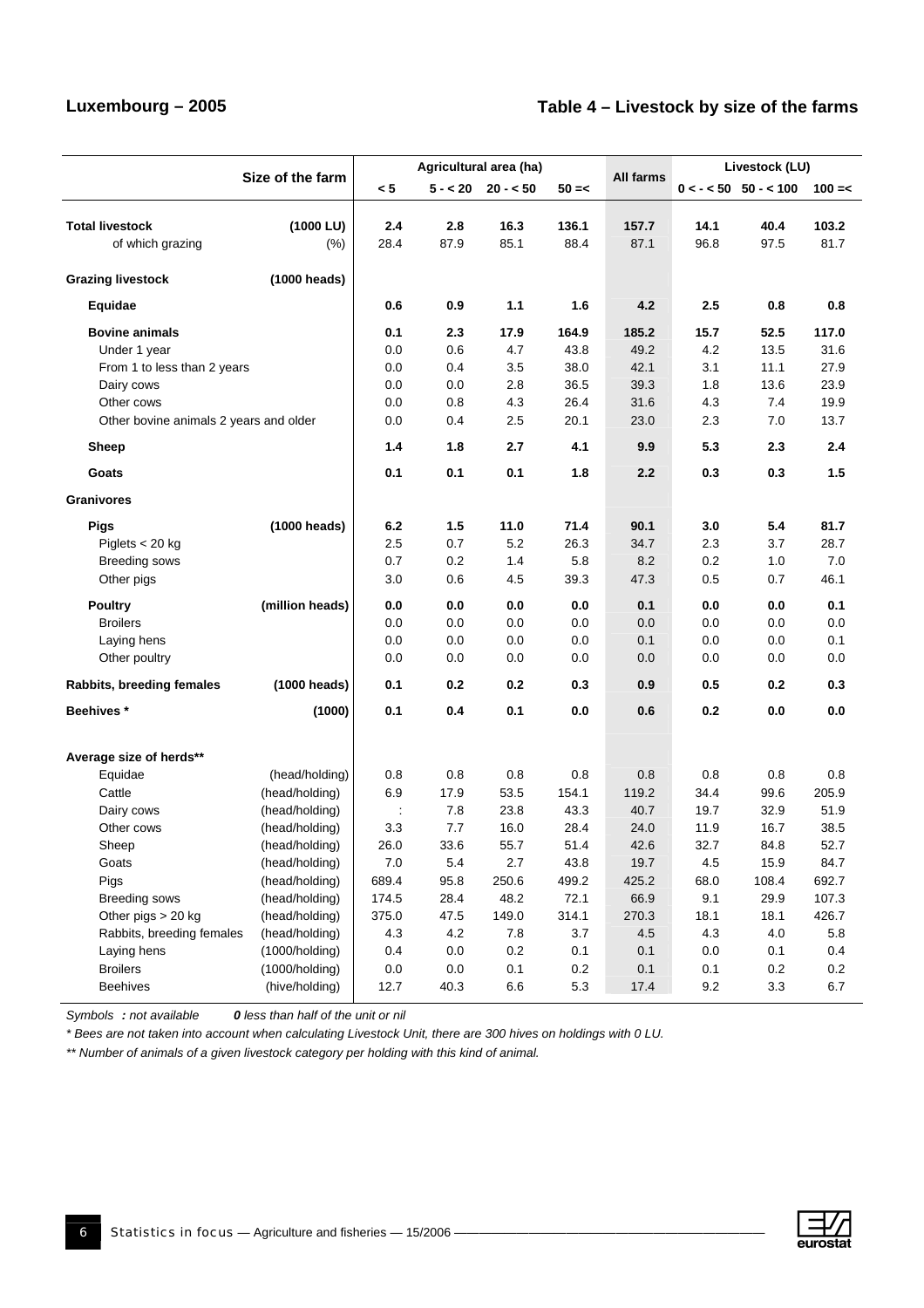#### **Luxembourg – 2005 Table 5 – Subsistence farming**

|                                      |                  | <b>Absolute figures</b> | % of total                |                           |                |            |
|--------------------------------------|------------------|-------------------------|---------------------------|---------------------------|----------------|------------|
|                                      |                  | <b>Total</b>            | $< 1$ ESU                 | $>= 1$ ESU                | $<$ 1 ESU      | $>= 1$ ESU |
| Regular labour force                 | $(1000$ persons) | 5.7                     | 0.1                       | 5.6                       | 2.1            | 97.9       |
| Regular labour force                 | (1000 AWU)       | 3.9                     | 0.0                       | 3.9                       | 0.8            | 99.1       |
| <b>Holders</b>                       | $(1000$ persons) | 2.4                     | 0.1                       | 2.3                       | 3.5            | 96.5       |
| at least 65 years old                |                  | 0.4                     | 0.0                       | 0.4                       | 9.2            | 90.8       |
| having another gainful activity      |                  | 0.4                     | 0.0                       | 0.4                       | 6.6            | 93.4       |
| <b>Number of holdings</b>            | (1000)           | 2.4                     | 0.1                       | 2.4                       | 3.5            | 96.5       |
| producing mainly for own consumption |                  |                         | $\bullet$<br>$\mathbf{r}$ | $\bullet$<br>$\mathbf{r}$ | $\bullet$      |            |
| producing mainly for direct sales    |                  |                         | $\bullet$<br>$\sim$       | $\bullet$                 | $\blacksquare$ |            |
| using a tractor                      |                  | 2.2                     | 0.1                       | 2.2                       | 2.8            | 97.2       |
| Standard Gross Margin (SGM)          | (1000 ESU)       | 113.8                   | 0.1                       | 113.8                     | 0.0            | 100.0      |
| <b>Agricultural area</b>             | (1000 ha)        | 129.1                   | 0.4                       | 128.7                     | 0.3            | 99.7       |
| owned farmed                         |                  | 58.0                    | 0.3                       | 57.7                      | 0.5            | 99.5       |
| Livestock                            | (1000 LU)        | 157.8                   | 0.1                       | 157.7                     | 0.1            | 99.9       |

*Symbols : not available 0 less than half of the unit or nil*

### ¾*METHODOLOGICAL NOTES*

The survey on the structure of agricultural holdings in Luxembourg was carried out in May 2005 on an exhaustive base. The previous fullscale agricultural census was conducted on an annual basis since 1953. The reference time of the FSS 2005 was 15 May 2003, however for farm labour force characteristics the preceding 12 months.

zzzzzzzzzzzzzzzzzzzzzzzzzzzzzzzzzzzzzzzzzzzzzzzzzzzzzzzzzzzzzzz zzzz

The FSS relates to agricultural, viticulture and horticultural holdings whose utilised agricultural area is one hectare or more and those whose area is less than one hectare but they produce for sale (including the livestock units) or in case of vineyards having at least 100 m<sup>2</sup> of vineyards. The target population was all the farms with an operating base located in the Grand Duchy of Luxembourg. The list of holdings was updated and completed at municipality level prior to the census.

For each activity (`enterprise`) on a farm (for instance wheat, dairy cow or vineyard), a **standard gross margin (SGM)** is estimated, based on the area (or the number of heads) and a regional coefficient. The sum of such margins in a farm is its **economic size**, expressed in **European Size Units (ESU)**. 1 ESU is equal to 1200 euros.

Each farm is classified in the community typology by its economic size and its **type of farming**, depending on the share of each enterprise in its economic size. For instance, a farm where breeding sows account for more than 2/3 of the economic size is classified as *specialist pig rearing* (type 5011). Depending on the level of aggregation, farms are grouped into 8 to 70 types.

**Annual work unit** (AWU) is equivalent to a worker employed on a full time basis in one year. In Luxembourg it is as 2200 working hours per year

(275 eight-hour working days), provided the person is between 15 and 80 years.

Livestock Unit (LU) is equivalent to a dairy cow. The number of animals (number of heads) is converted into LU using a set of coefficients reflecting the feed requirements of the different animal categories.

**Subsistence farming** refers here to all farms below 1 ESU economic size. Note that the number of farms can't be compared between countries due to the differences in coverage of FSS.

### ¾*REFERENCE PUBLICATIONS*

Les recensements agricoles 2005, Bulletin du Statec No 5, Statec, Luxembourg, August 2006

Website of the Central Statistical Office of Luxembourg: [www.statec.lu](http://www.statec.lu/)

*National Methodological Report – FSS 2005 (available for request)*